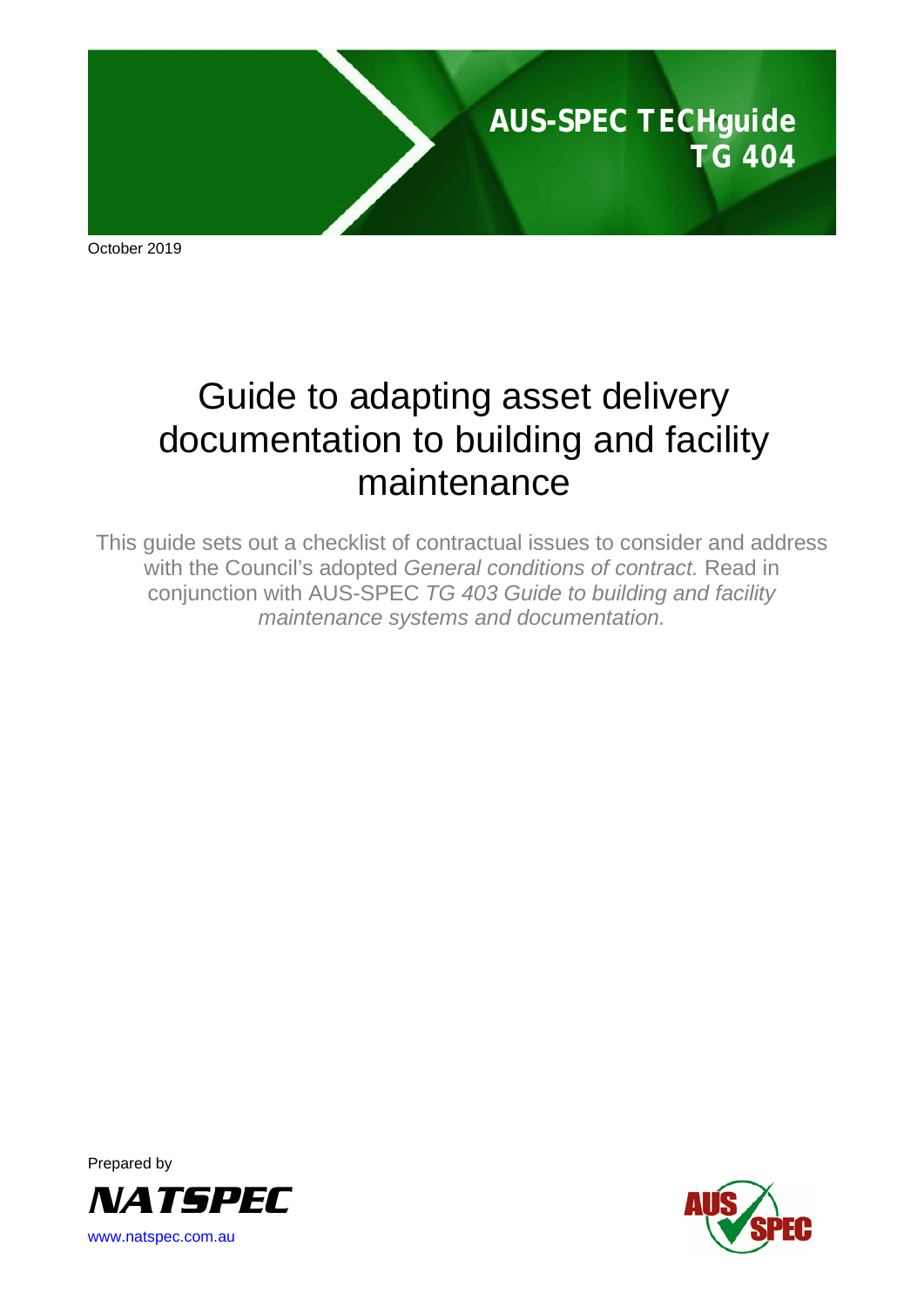# **AUS-SPEC TECHguide**

# **CONTENTS**

| $\mathbf{2}$ |                                                                                    |  |
|--------------|------------------------------------------------------------------------------------|--|
| 3            |                                                                                    |  |
| 4            |                                                                                    |  |
| 5            |                                                                                    |  |
| 6            |                                                                                    |  |
| 7            |                                                                                    |  |
| 8            |                                                                                    |  |
| 9            |                                                                                    |  |
| 10           |                                                                                    |  |
| 11           | Issue 10: Protection of persons and property - Hallways, pedestrian accessways and |  |
| 12           |                                                                                    |  |
| 13           |                                                                                    |  |
| 14           |                                                                                    |  |
| 15           |                                                                                    |  |
| 16           |                                                                                    |  |
| 17           |                                                                                    |  |
| 18           |                                                                                    |  |
| 19           |                                                                                    |  |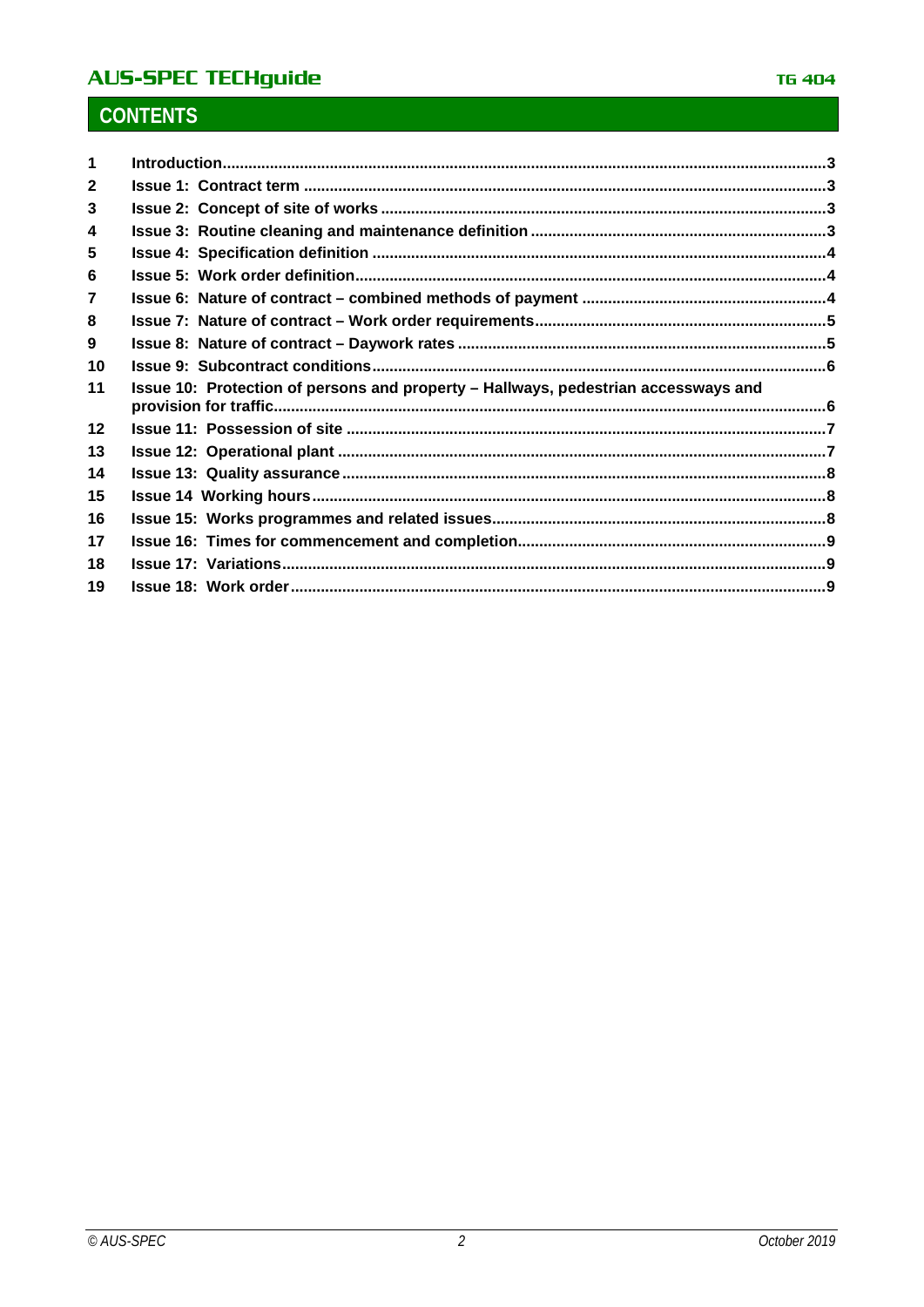# **ASSET DELIVERY – BUILDING AND FACILITY**

#### <span id="page-2-0"></span>**1 INTRODUCTION**

This guide sets out a checklist of contractual issues to consider and address with Council's adopted *General conditions of contract*. The checklist box at the end of each issue discussed can be used to confirm the action on that issue.

The 18 issues can be addressed in various ways. Select from the following to best suit the organisation and/or address the issue:

- Deletion and replacement of clauses in the General conditions of contract.
- Amendment of clauses in the General conditions of contract.
- Text in the *1501 General requirements – building and facility (Maintenance)* worksection.
- Requirements included as Special conditions of contract with clear annotation that they override any conflicting clauses in the General conditions of contract.

#### <span id="page-2-1"></span>**2 ISSUE 1: CONTRACT TERM**

Determine the contract term from the date of acceptance of the tender, including any establishment period, and any wind-down period prior to practical completion.

Consider a one-month establishment period at the commencement. Maintenance is undertaken by others and the maintenance diary and Contractor's infrastructure is established. Any activity with a maintenance diary response time less than 10 days at the end of the establishment period is paid for at Daywork rates.

Consider a one-month wind-down period at the completion of the Contract. The Superintendent will establish the maintenance diary and activities not yet compulsory but necessary to reduce outstanding work items such that all outstanding response times are greater than 10 days. These will be considered by the Superintendent for a Work Order on Daywork rates basis.

The actual Contract period between these episodes would be typically 24 to 36 months for an AUS-SPEC building maintenance type contract.

|                    | Action (tick)<br>Reference clause<br>Relevant document section |                           |               |     | Draft by | Check by   |            |
|--------------------|----------------------------------------------------------------|---------------------------|---------------|-----|----------|------------|------------|
|                    |                                                                |                           | <b>Delete</b> | Add | Amend    | (initials) | (initials) |
| <b>CHECK</b>       | Conditions of contract –                                       |                           |               |     |          |            |            |
| <b>ISSUE</b><br>#1 | General information                                            |                           |               |     |          |            |            |
|                    | General conditions of contract                                 | Both AS 2124 and<br>NPWC3 |               |     |          |            |            |
|                    |                                                                | (Annexure)                |               |     |          |            |            |

#### <span id="page-2-2"></span>**3 ISSUE 2: CONCEPT OF SITE OF WORKS**

A contract based on AUS-SPEC documentation for building and facility maintenance requires amendment to the concept of site possession and access by others including other contractors, public authorities and the public. A simple clarification is required.

|                                    | Relevant document                 | Reference clause                                                        | Action (tick) |     |       | Draft by   | Check by   |
|------------------------------------|-----------------------------------|-------------------------------------------------------------------------|---------------|-----|-------|------------|------------|
|                                    | section                           |                                                                         | Delete        | Add | Amend | (initials) | (initials) |
| <b>CHECK</b><br><b>ISSUE</b><br>#2 | General conditions of<br>contract | <b>AS 2124 clauses 27.1</b><br>& 27.2<br>l NPWC3 clauses 27.1<br>& 27.3 |               |     |       |            |            |

#### <span id="page-2-3"></span>**4 ISSUE 3: ROUTINE CLEANING AND MAINTENANCE DEFINITION**

It is necessary to define routine cleaning and maintenance which is the responsibility of the Contractor and is paid for in the tendered Lump Sum.

Routine cleaning and maintenance includes all maintenance activities in the Works as described in the *1501 General requirements – building and facility (Maintenance*) worksection and the Building and Facility Maintenance Plan (BFMP) and necessary to maintain the performance criteria stated to which the contract lump sum applies.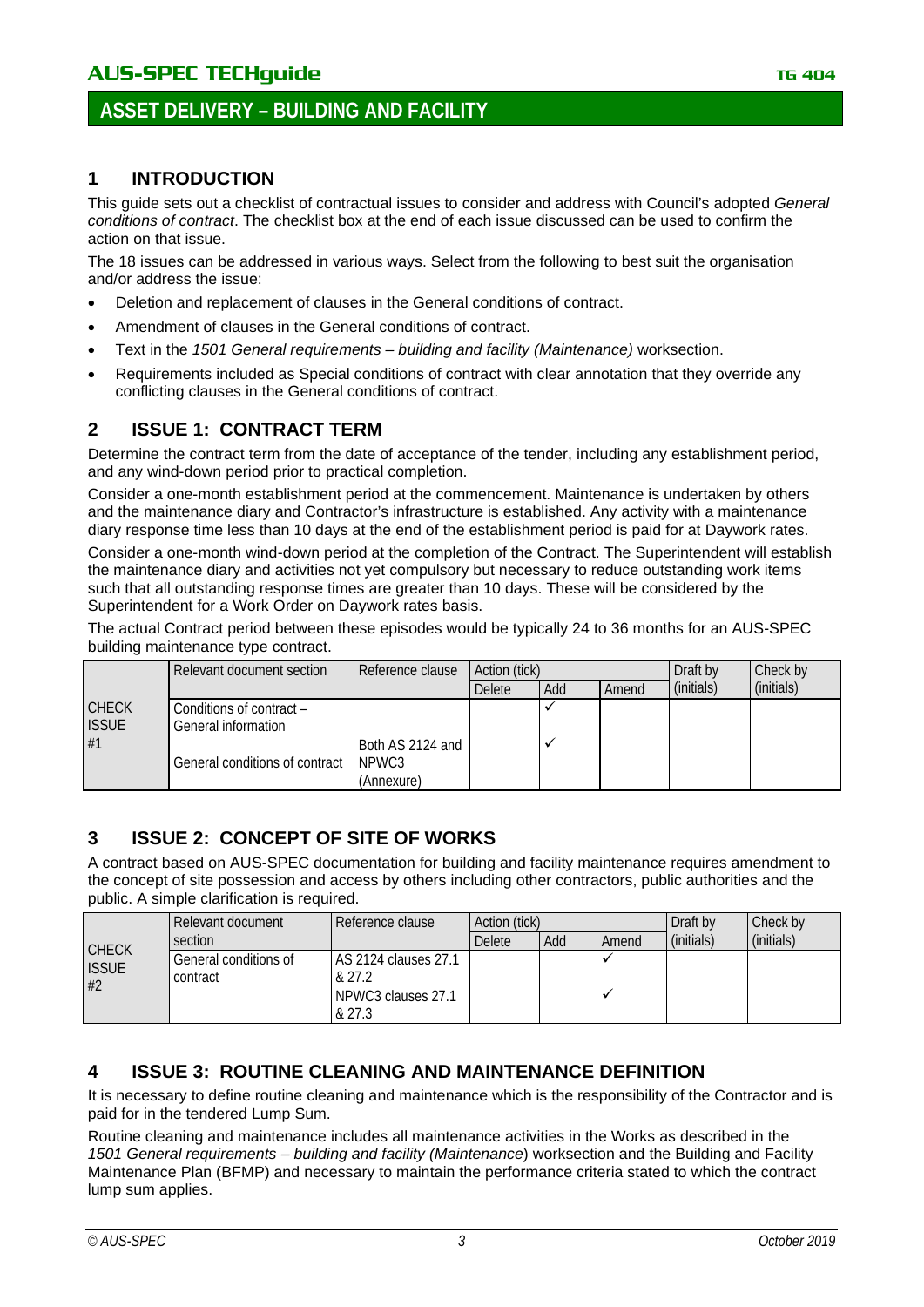# **ASSET DELIVERY – BUILDING AND FACILITY**

Work other than routine cleaning and maintenance includes all cleaning and maintenance tasks carried out by the Contractor, the costs of which are not included in the contract lump sum. Such work shall only be performed as directed and approved by the Superintendent.

|                    | Relevant document     | Reference clause | Action (tick) |     |       | Draft by   | Check by   |
|--------------------|-----------------------|------------------|---------------|-----|-------|------------|------------|
| <b>CHECK</b>       | section               |                  | <b>Delete</b> | Add | Amend | (initials) | (initials) |
| <b>ISSUE</b><br>#3 | General conditions of | AS 2124 clause 2 |               |     |       |            |            |
|                    | contract              | NPWC3 clause 2   |               |     |       |            |            |

These two definitions need to be included in the General conditions of contract.

#### <span id="page-3-0"></span>**5 ISSUE 4: SPECIFICATION DEFINITION**

It is necessary to clarify the term specification for the AUS-SPEC documentation due to the inclusion of the BFMP documents and the reference to materials specifications and Australian Standards which may be updated during the contract term.

The following text is recommended for consideration:

Specification means all specifications for work to be carried out as existing at the date of acceptance of tender and any modification of such specifications thereafter directed or the use of which has been approved by the Superintendent pursuant to their powers under the Contract. The specifications include, but are not limited to, the approved Building and Facility Maintenance Plan (BFMP), the *1501 General requirements building and facility (Maintenance*) worksection, Activity specifications, *NATSPEC Maintenance reference* in the context cited, Australian Standards or other standards and specifications cited in the documents.

|                    | Relevant document     | Reference clause | Action (tick) |     |       | Draft by   | Check by   |
|--------------------|-----------------------|------------------|---------------|-----|-------|------------|------------|
| <b>CHECK</b>       | section               |                  | <b>Delete</b> | Add | Amend | (initials) | (initials) |
| <b>ISSUE</b><br>#4 | General conditions of | AS 2124 clause 2 |               |     |       |            |            |
|                    | contract              | NPWC3 clause 2   |               |     |       |            |            |

#### <span id="page-3-1"></span>**6 ISSUE 5: WORK ORDER DEFINITION**

It is necessary that Work Order is clearly defined in the General conditions of contract in order to clarify its authority and role.

Work Order means a completed form in a format, either provided or approved by the Principal, which indicates work activities to be undertaken by the Contractor where payment is as assigned on the work order. Work Orders have a unique serial number assigned by the Principal. The forms only have status as an order when signed by the Superintendent or a duly delegated representative.

Refer also to issues 7 and 20.

|                    | Relevant document section   Reference clause |                  | Action (tick) |     |       | Draft by   | Check by   |
|--------------------|----------------------------------------------|------------------|---------------|-----|-------|------------|------------|
| <b>CHECK</b>       |                                              |                  | Delete        | Add | Amend | (initials) | (initials) |
| <b>ISSUE</b><br>#5 | General conditions of                        | AS 2124 clause 2 |               |     |       |            |            |
|                    | contract                                     | NPWC3 clause 2   |               |     |       |            |            |

#### <span id="page-3-2"></span>**7 ISSUE 6: NATURE OF CONTRACT – COMBINED METHODS OF PAYMENT**

The AUS-SPEC contract type requires that the Contractor be paid in two modes as appropriate being lump sum and Daywork rates.

Suggested text is as follows:

The Principal shall pay the Contractor:

- For work for which the Principal accepted a lump sum, the Lump Sum.
- For work for which the Principal accepted Daywork rates, the sum ascertained by multiplying the Daywork rates by the appropriate quantity of each resource or item of work actually carried out under the Contract.

adjusted by any additions or deductions made pursuant to the Contract.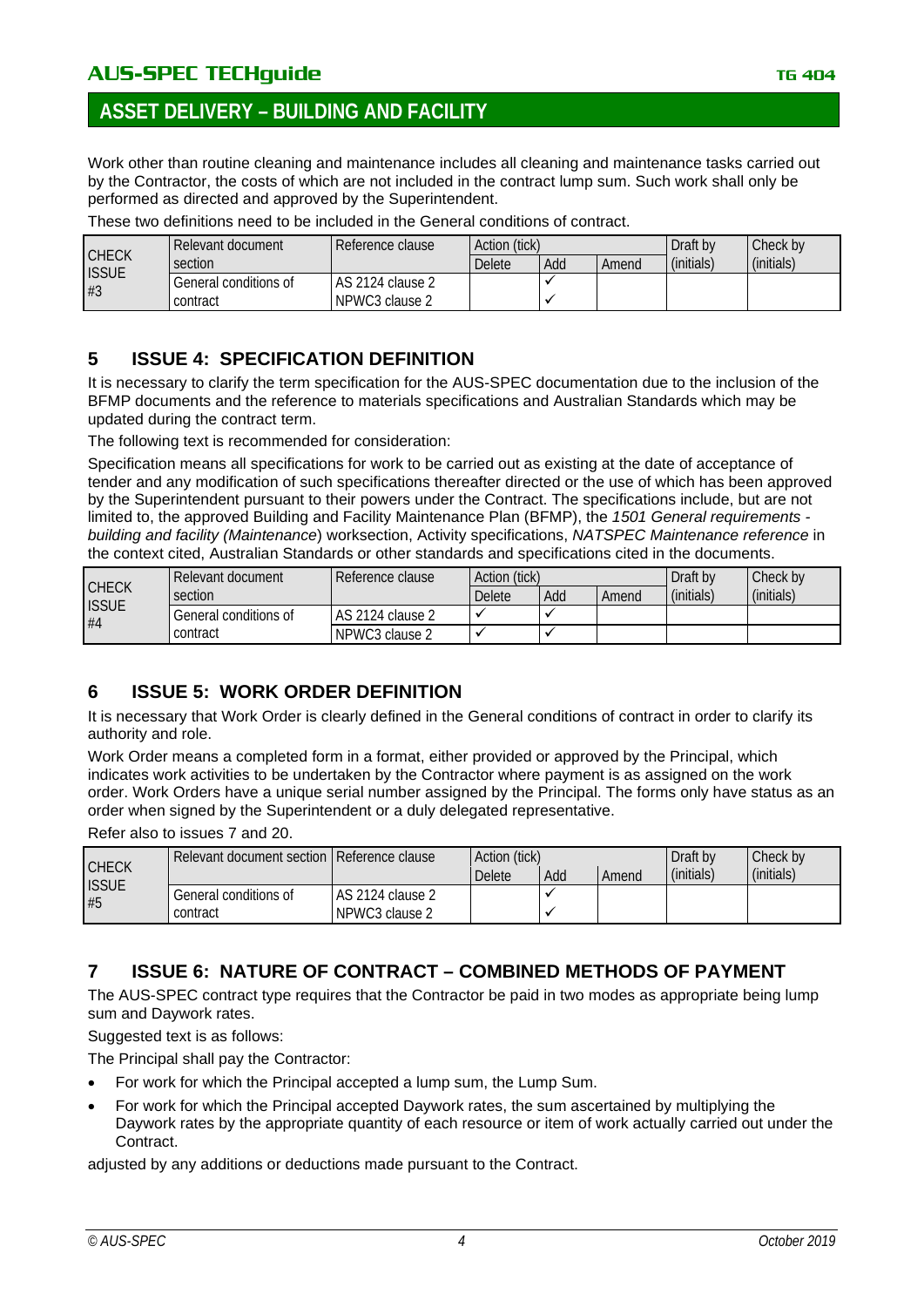## **ASSET DELIVERY – BUILDING AND FACILITY**

Unless otherwise stated in the Contract, the Contract shall not be subject to adjustment for rise and fall costs.

|                    | Relevant document     | l Reference clause | Action (tick) |     |       | Draft by   | Check by   |
|--------------------|-----------------------|--------------------|---------------|-----|-------|------------|------------|
| <b>CHECK</b>       | section               |                    | Delete        | Add | Amend | (initials) | (initials) |
| <b>ISSUE</b><br>#6 | General conditions of | LAS 2124 clause 3  |               |     |       |            |            |
|                    | contract              | NPWC3 clause 3     |               |     |       |            |            |

#### <span id="page-4-0"></span>**8 ISSUE 7: NATURE OF CONTRACT – WORK ORDER REQUIREMENTS**

The following text is suggested to describe the function of Work Orders:

- Work to be performed for payment by Daywork rates requires approval of the Superintendent by way of Work Order duly signed by the Superintendent or a duly delegated representative.
- Whilst Superintendent's written approval is required when the actual quantity of a section or item of work is greater or less than the quantity shown in the Work Order, a revised Work Order is not required unless the variation exceeds 50 per cent of the scheduled quantity or the total amount payable on the Work Order increased by more than 20 per cent.

|              | Relevant document     | Reference clause      | Action (tick) |     |       | Draft by   | Check by   |
|--------------|-----------------------|-----------------------|---------------|-----|-------|------------|------------|
| <b>CHECK</b> | section               |                       | Delete        | Add | Amend | (initials) | (initials) |
| <b>ISSUE</b> | General conditions of | AS 2124 clauses 3.3 & |               |     |       |            |            |
| #7           | contract              | 4.0                   |               |     |       |            |            |
|              |                       | NPWC3 clauses 3.3 &   |               |     |       |            |            |
|              |                       | 4.0                   |               |     |       |            |            |

#### <span id="page-4-1"></span>**9 ISSUE 8: NATURE OF CONTRACT – DAYWORK RATES**

The AUS-SPEC documentation uses Daywork rates for work which is not reasonably predictable in nature and quantity and included in the routine maintenance included in the Lump Sum payment provision. Such work is typically quick response work which is not readily aligned with standard operations due to a different set of resources requirements.

A list of projected resources that may be called upon in any combination is defined in the tender documents by the Principal as Daywork rates. The Tenderer and Contractor submit agreed rates for these resources.

It is considered reasonable to retain the concept of Daywork in General conditions of contract. This allows for situations requiring resources beyond those included at time of tender or where the Contractor refutes the valid application of daywork rates as used in this type of contract.

A simple amendment is recommended to the Daywork clause in conjunction with the inclusion of Daywork rates in the interpretation section.

An appropriate definition for daywork rates (refer to AS 2124 and NPWC3 clause 2) is suggested below:

Daywork rates means the rates provided by the Tenderer and included in the contract for the resources listed by the Principal in the tender documents and applicable to categories of work determined by the Superintendent not to be suitable for lump sum payment as routine maintenance work.

An explanation of daywork rates should be included as an addition to description of the nature of contract in the General conditions of contract in AS 2124 and NPWC3 clause 3.4.

The following text is suggested:

#### **Daywork rates**

- Work Initiation and Approval by the Superintendent:
	- . Unless otherwise directed by the Superintendent, the Contractor shall not carry out any work under the Contract under Daywork rates.
	- . If the Superintendent directs that any work under the Contract be carried out as Daywork, the Superintendent shall issue or approve a Work Order directing the Contractor to execute such work.
- Moneys payable:
	- . If the Superintendent directs that any work under the Contract be carried out under Daywork rates, the Contractor shall execute the work and perform the Contractor's obligations under the Contract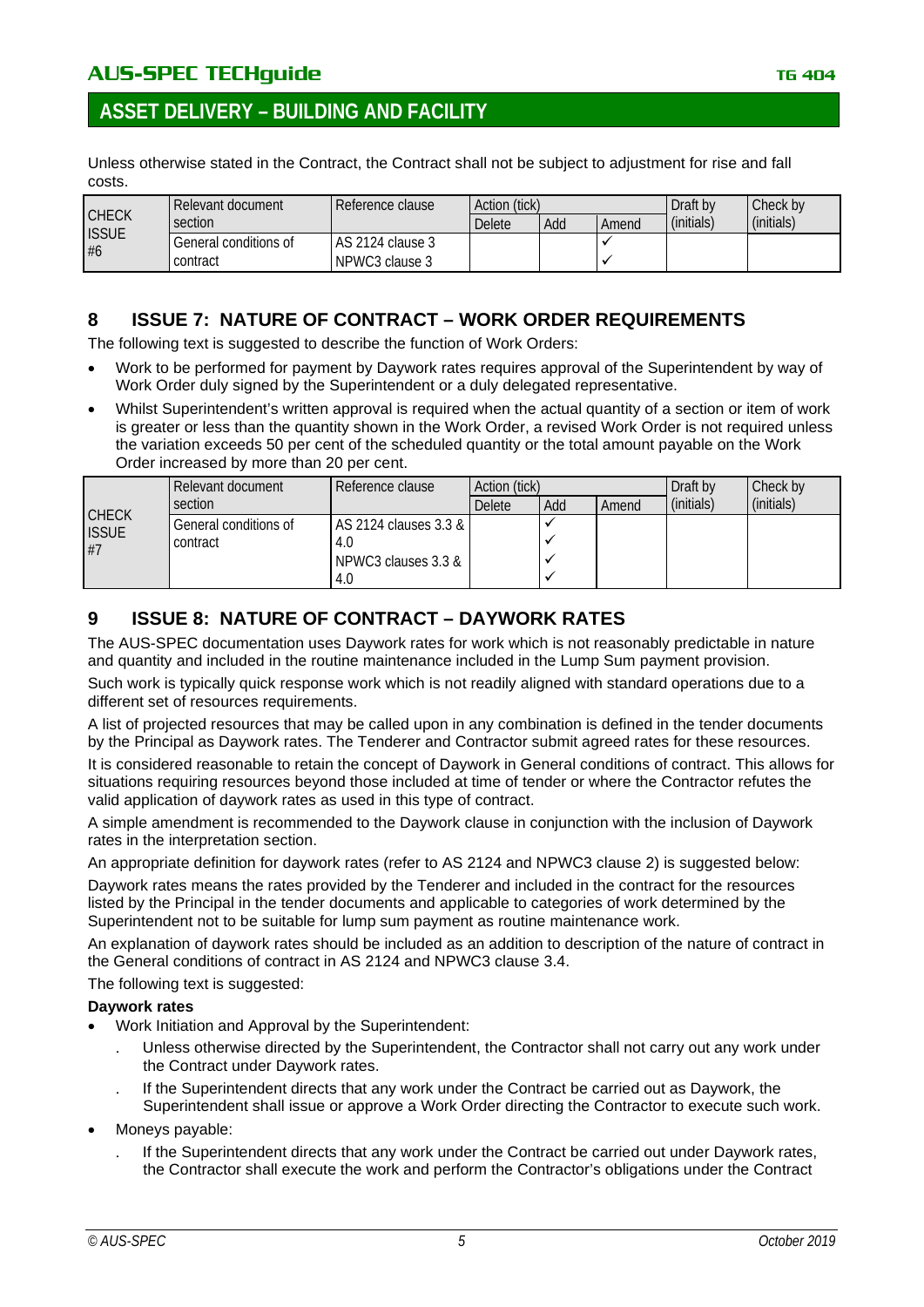## **ASSET DELIVERY – BUILDING AND FACILITY**

and the Principal shall pay the Contractor for the measured quantity of each item of the resources actually used by the Contractor at the rates set out in the schedule of Daywork rates.

- . The rates in the schedule of Daywork rates shall be the all-inclusive cost of providing the resources under normal or emergency circumstances and shall include but not be limited to overheads, administrative costs, handling costs, site supervision, establishment costs, operating costs, profits, statutory and other charges.
- . Where works are executed under Daywork rates the Contractor shall record each day in a manner to be approved by the Superintendent, the particulars of all resources used by the Contractor for the execution of the Daywork. Claims for payment for work under the Daywork rates shall include records of all time sheets, wages sheets, invoices, receipts and other vouchers that are necessary to support the claim for each activity at each site.
- . The Superintendent shall determine the amount to be paid to the Contractor in respect of each claim with regard to the following:
	- . The schedule of Daywork rates provided in the Contract documents.
	- . The amounts accepted as paid for services, sub-contracts and professional fees with a 10% allowance for overheads and profit and all other associated expenses to the Contractor.
	- . The amounts accepted as paid for materials directly contributing to the work with a 10% allowance for overheads and profit and all other associated expenses to the Contractor.
- Quantities:
	- . For Daywork activities there are no quantities provided by the Principal.

|                              | Relevant document     | Reference clause  |               | Action (tick) |       |            | Check by   |
|------------------------------|-----------------------|-------------------|---------------|---------------|-------|------------|------------|
|                              | section               |                   | <b>Delete</b> | Add           | Amend | (initials) | (initials) |
| <b>CHECK</b><br><b>ISSUE</b> | General conditions of | AS 2124 clause 41 |               |               |       |            |            |
| #8                           | contract              | clauses $2 & 3.4$ |               |               |       |            |            |
|                              |                       | NPWC3 clause 40.3 |               |               |       |            |            |
|                              |                       | clauses $2 & 3.4$ |               |               |       |            |            |

#### <span id="page-5-0"></span>**10 ISSUE 9: SUBCONTRACT CONDITIONS**

It is essential that the Principal retains consistent control over the contract conditions and the quality of work, whether executed by the Contractor or a Subcontractor.

The following text is recommended for addition to the section of General conditions of contract addressing Contractor's responsibility:

The Contractor shall enter into contracts with all Subcontractors upon terms and conditions consistent with those in the Contract and specifically the Building and Facility Maintenance Plan and the Superintendent reserves the right to require submission of satisfactory evidence thereof.

|                    | Relevant document     | Reference clause    | Action (tick) |     |       | Draft by   | Check by   |
|--------------------|-----------------------|---------------------|---------------|-----|-------|------------|------------|
| <b>CHECK</b>       | section               |                     | <b>Delete</b> | Add | Amend | (initials) | (initials) |
| <b>ISSUE</b><br>#9 | General conditions of | LAS 2124 clause 9.3 |               |     |       |            |            |
|                    | contract              | NPWC3 clause 9.3    |               |     |       |            |            |

#### <span id="page-5-1"></span>**11 ISSUE 10: PROTECTION OF PERSONS AND PROPERTY – HALLWAYS, PEDESTRIAN ACCESSWAYS AND PROVISION FOR TRAFFIC**

It is recommended that specific reference to the general requirements for adherence to occupational health and safety standards, public safety and Australian standards for traffic management is required in a contract based on AUS-SPEC.

Inclusion in the General conditions of contract is considered to clarify that non-compliance is basis for default and cannot be misconstrued to be a technical breach.

Additional text to AS 2124 and NPWC3 is suggested as follows:

• The Contractor shall avoid obstruction or damage to building or facility accesses, roadways and footpaths, drains and water-courses and public utility and other services on or adjacent to the site which are visible or the location of which can be ascertained by the Contractor from the appropriate authority or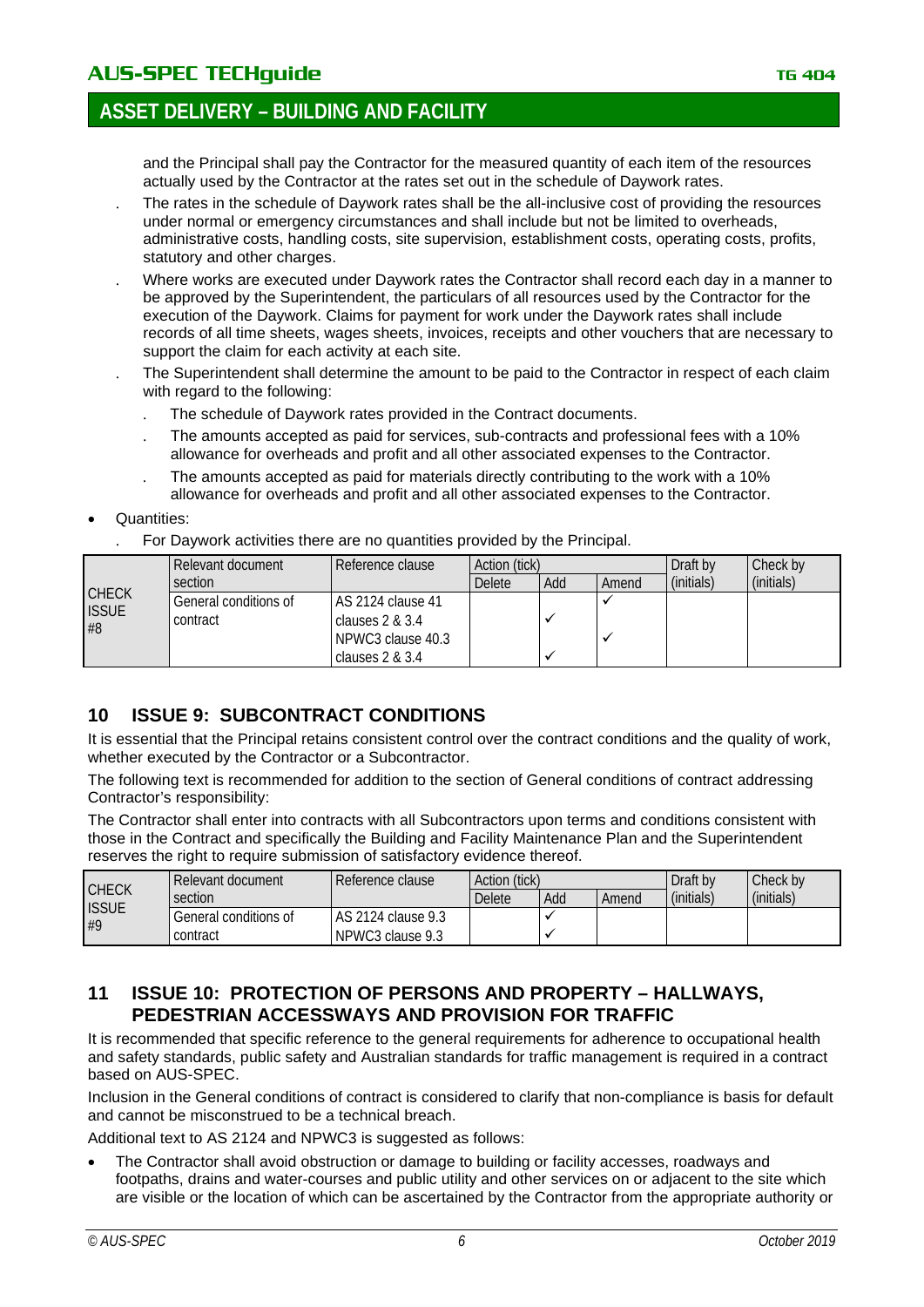from the Contract and shall have any obstruction removed immediately and at the Contractor's cost shall have made good all damage caused by the Contractor, the Contractor's employees, agents or subcontractors or the employees of any such agents or subcontractors. In the event of the Contractor's failure to do so, the Principal may have the remedial work carried out and the cost incurred shall be a debt due from the Contractor to the Principal which may be deducted or recovered by the Principal pursuant to clause 46.

- Proper advanced warning signage and barricades shall be provided to ensure the public, patrons and staff are not subject to crossing slippery floors, holes or uneven surfaces, or passing adjacent to, over, or under construction work.
- The Contractor shall prevent nuisance to the owners, tenants or occupiers of properties adjacent to the site and to the public generally, in conformance with the *1501 General requirements – building and facility (Maintenance*) worksection and the requirements of Council and Statutory Authorities.

|                              | Relevant document     | l Reference clause  |        | Action (tick) |       |            | Check by   |
|------------------------------|-----------------------|---------------------|--------|---------------|-------|------------|------------|
| <b>CHECK</b><br><b>ISSUE</b> | section               |                     | Delete | Add           | Amend | (initials) | (initials) |
| #10                          | General conditions of | l AS 2124 clause 13 |        |               |       |            |            |
|                              | contract              |                     |        |               |       |            |            |

#### <span id="page-6-0"></span>**12 ISSUE 11: POSSESSION OF SITE**

There are qualifications on the Contractor's access to the site which do not apply to traditional contracts. Additionally the definition of what constitutes the Site requires clarification beyond that provided in traditional General conditions of contract.

Standard clauses may be amended to include the following text:

- The Site consists of the whole of the buildings and facilities covered by the Contract unless otherwise stipulated elsewhere in the Contract documents.
- The Contractor, its employees, agents or subcontractors shall have access to any portion of the Site to carry out work conforming to the Contract requirements.
- The temporary closure of any portion of the Site by the Contractor for the purpose of carrying out work shall be governed by the Superintendent and in certain times may be prohibited by the Superintendent.
- Should any delay take place in giving the Contractor such access to the Site or any direction from the Superintendent restricting or revoking access to the Site to particular days and/or times, such delay, restriction or revocation of access shall not be deemed to constitute a breach of contract.
- The Contractor shall at all times respect the Principal's right to provide possession of site to other Contractors to undertake separate works. Under such circumstances the Contractor shall undertake to liaise with the Superintendent to program works to eliminate or minimise interference with other works.

|                     | Relevant document     | Reference clause    | Action (tick) |     |       | Draft by   | Check by   |
|---------------------|-----------------------|---------------------|---------------|-----|-------|------------|------------|
| <b>CHECK</b>        | section               |                     | Delete        | Add | Amend | (initials) | (initials) |
| <b>ISSUE</b><br>#11 | General conditions of | l AS 2124 clause 15 |               |     |       |            |            |
|                     | contract              | NPWC3 clause 15     |               |     |       |            |            |

#### <span id="page-6-1"></span>**13 ISSUE 12: OPERATIONAL PLANT**

It is necessary that all plant utilised meet the requirements of all state laws including registration and third party personal insurance. NPWC3 provides for this requirement.

The following text is recommended:

All operational plant on site shall comply with the requirement in relation thereto of the relevant laws in operation in the State or Territory in which the Work under the Contract is being carried out.

| <b>CHECK</b><br><b>ISSUE</b><br>#12 | Relevant document            | Reference clause  | Action (tick) |       |            | Draft by   | Check by |
|-------------------------------------|------------------------------|-------------------|---------------|-------|------------|------------|----------|
|                                     | section                      | <b>Delete</b>     | Add           | Amend | (initials) | (initials) |          |
|                                     | <b>General Conditions of</b> | AS 2124 clause 27 |               |       |            |            |          |
|                                     | Contract                     | NPWC3 clause 27   |               |       |            |            |          |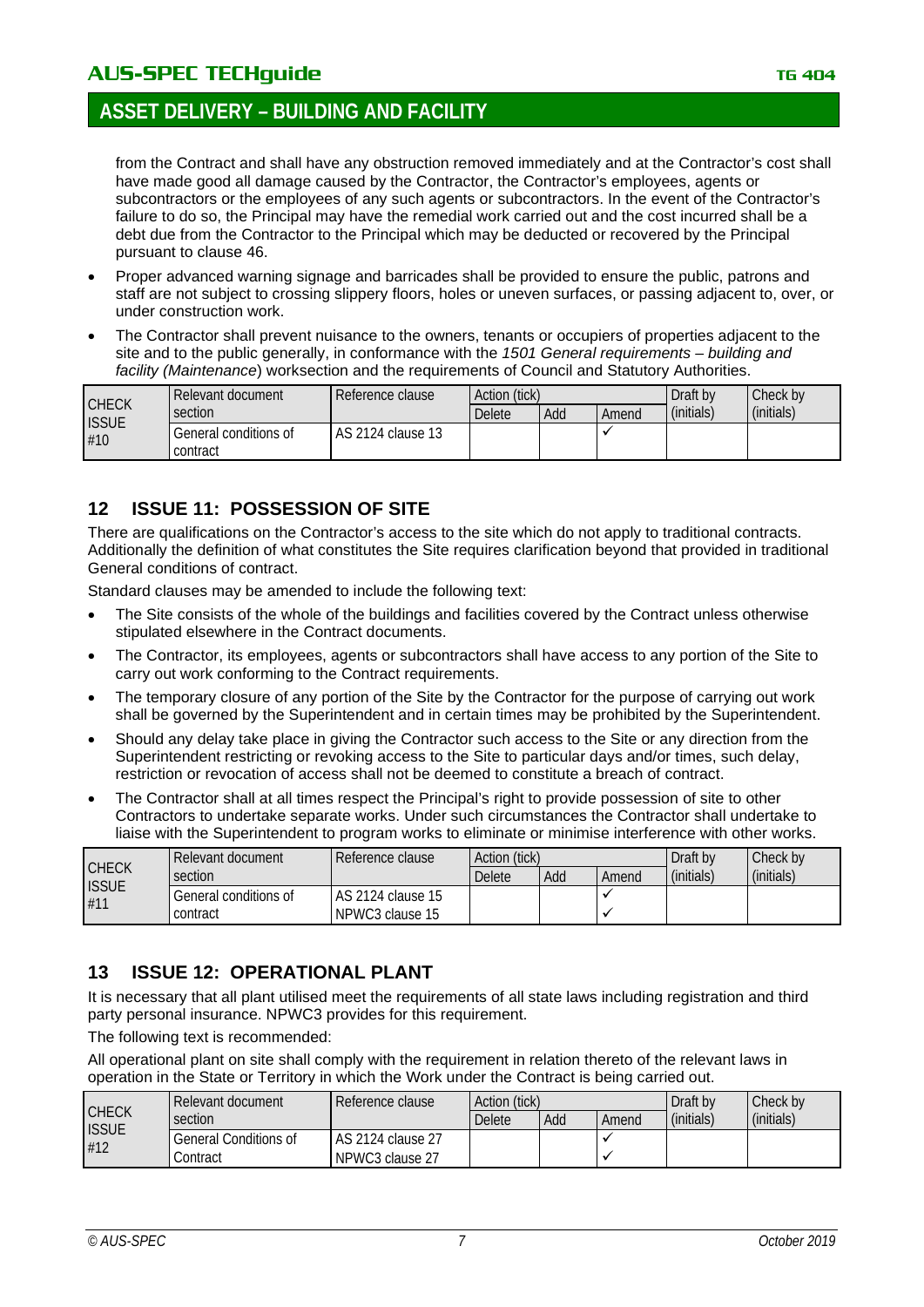# **ASSET DELIVERY – BUILDING AND FACILITY**

#### <span id="page-7-0"></span>**14 ISSUE 13: QUALITY ASSURANCE**

It is necessary to recognise the Contractor's responsibility to execute the contract under a system of quality assurance.

The following text is suggested:

The Contractor shall be responsible for the quality assurance of the work and work processes under the Contract conforming to the submitted and accepted Building and Facilities Maintenance Plan.

| <b>CHECK</b><br><b>ISSUE</b> | Relevant document                 | Reference clause  | Action (tick) |     |       | Draft by   | Check by   |
|------------------------------|-----------------------------------|-------------------|---------------|-----|-------|------------|------------|
|                              | section                           |                   | <b>Delete</b> | Add | Amend | (initials) | (initials) |
| #13                          | General conditions of<br>contract | AS 2124 clause 29 |               |     |       |            |            |

#### <span id="page-7-1"></span>**15 ISSUE 14 WORKING HOURS**

It is necessary to provide for abnormal circumstances in this type of contract. The following text is suggested: Unless otherwise documented in the Contract or as directed by the Superintendent, the Contractor shall perform his obligations under the Contract at any time of any day.

The Contractor shall be deemed to have included in its rates and prices all additional costs that may be incurred because of the following:

- Working hour restrictions as documented in the Contract.
- Working hour restrictions imposed by Statutory Authorities other than the Principal, including the State Police Force, even if these restrictions have been imposed by the Authorities after the date of acceptance of tender.
- Conforming with any requirements under the Contract in relation to working hours, including but not limited to nightwork, noise, and traffic management.
- Work carried out outside the ordinary days or hours of work fixed by or under any statute, ordinance or subordinate legislation or by any relevant award, determination, judgement or order of any competent court, board, commission or industrial tribunal, or by any relevant industrial agreement that is in force in the relevant State.

Where no working hour restriction is documented in a Work Order, the Contractor shall execute the work conforming to the provisions of the Contract at the rates set out in the schedule of Daywork rates as standard rates.

Where a working hour restriction outside award recognised working hours is documented in a Work Order, the rates in the schedule of Daywork rates applicable to the work shall be those rates entered as applicable to governing industrial agreement i.e. shift work rates, 1.5 payment rates or 2.0 payment rates.

|                                     | Relevant document     | Reference clause    |        | Action (tick)<br>Draft by |       |            | Check by   |
|-------------------------------------|-----------------------|---------------------|--------|---------------------------|-------|------------|------------|
| <b>CHECK</b><br><b>ISSUE</b><br>#14 | section               |                     | Delete | Add                       | Amend | (initials) | (initials) |
|                                     | General conditions of | I AS 2124 clause 32 |        |                           |       |            |            |
|                                     | contract              | NPWC3 clause 32     |        |                           |       |            |            |

#### <span id="page-7-2"></span>**16 ISSUE 15: WORKS PROGRAMMES AND RELATED ISSUES**

It is necessary to amend General conditions of contract to reflect the long term ongoing nature of the building and facility maintenance contract.

Key issues to be addressed are as follows:

- Eliminate reference to construction program and refer to regular submission of programs at monthly intervals.
- Extensions to contract response times can only be made when inclement weather is logged for more than 75% of the period, and then only with Superintendent's specific approval on the basis that execution was impractical even if resources were made available.
- Liquidated damages should only be applicable after practical completion of the contract.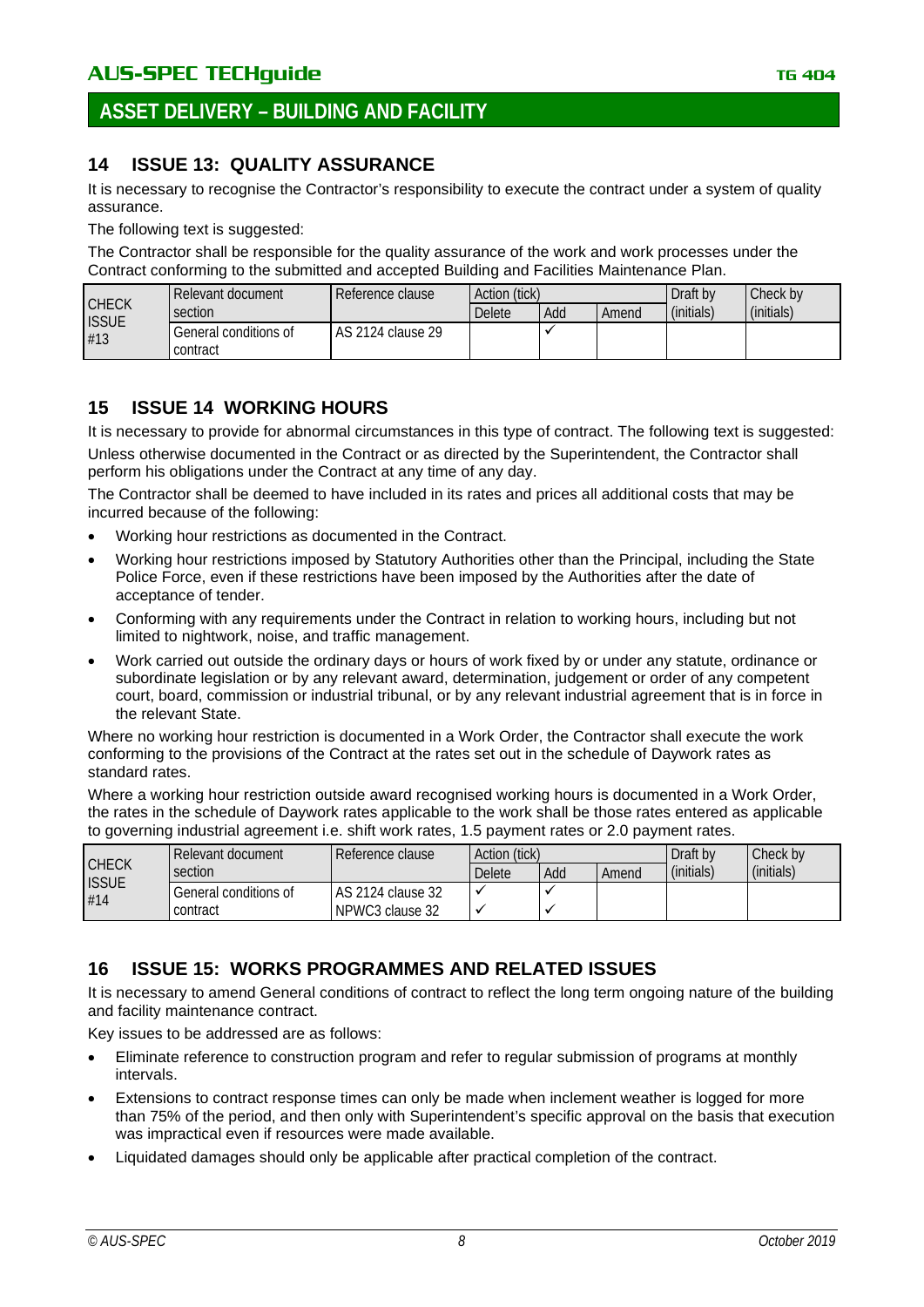## **ASSET DELIVERY – BUILDING AND FACILITY**

• Defects liability periods apply only to particular activities designated in Work Orders or Work Variations. Consolidated listing of these periods should be required to be compiled by the Contractor and reported monthly.

|                                     | Relevant document                 | Reference clause                                                             | Action (tick) |     |       | Draft by   | Check by   |
|-------------------------------------|-----------------------------------|------------------------------------------------------------------------------|---------------|-----|-------|------------|------------|
|                                     | section                           |                                                                              | <b>Delete</b> | Add | Amend | (initials) | (initials) |
| <b>CHECK</b><br><b>ISSUE</b><br>#15 | General conditions of<br>contract | AS 2124 clauses 33,<br>35.5, 35.6, 37<br>NPWC3 clauses 33,<br>35.4, 35.5, 37 |               |     |       |            |            |

#### <span id="page-8-0"></span>**17 ISSUE 16: TIMES FOR COMMENCEMENT AND COMPLETION**

Consideration should be given to amendment of the General conditions of contract to recognise three periods which are described in the *1501 General requirements – building and facility (Maintenance*) worksection as follows:

- Establishment period.
- Maintenance period.
- Wind-down period.

The requirements for each period should be set by the Council to suit the building and facility condition (refer Issue #1).

The duration and relation to the contract term should be included in an Annexure to the General conditions of contract*.*

| <b>CHECK</b><br><b>ISSUE</b><br>#16 | Relevant document     | Reference clause  | Action (tick) |     |       | Draft by   | Check by   |
|-------------------------------------|-----------------------|-------------------|---------------|-----|-------|------------|------------|
|                                     | section               |                   | <b>Delete</b> | Add | Amend | (initials) | (initials) |
|                                     | General conditions of | AS 2124 clause 35 |               |     |       |            |            |
|                                     | contract              | NPWC3 clause 35   |               |     |       |            |            |

#### <span id="page-8-1"></span>**18 ISSUE 17: VARIATIONS**

The clause on variations in General conditions of contract will need review (typically Clause 40). The clause should provide for:

- Increase in the number of buildings and facilities areas during the contract period.
- Increase in the scope of nominated Daywork rates as tendered.

Typically there may be agreement on quantum changes to the Lump Sum components of the contract and introduction of additional categories of Daywork rates for activities and resources. There may also be provision for the traditional application of calculated payment for Daywork determined by the Superintendent. (Refer to NPWC3 or AS 2124 clause 41.)

| <b>CHECK</b><br><b>ISSUE</b><br>#17 | Relevant document     | Reference clause  |               | Action (tick)<br>Draft by |       |            | Check by   |
|-------------------------------------|-----------------------|-------------------|---------------|---------------------------|-------|------------|------------|
|                                     | section               |                   | <b>Delete</b> | Add                       | Amend | (initials) | (initials) |
|                                     | General conditions of | AS 2124 clause 40 |               |                           |       |            |            |
|                                     | contract              | NPWC3 clause 40   |               |                           |       |            |            |

#### <span id="page-8-2"></span>**19 ISSUE 18: WORK ORDER**

Due to the contractual nature of the Work Order referred to in the *1501 General requirements – building and facility (Maintenance*) worksection and the BFMP it is recommended that the nature and status of the Work Order be recognised in the General conditions of contract.

A suggested text is as follows:

Where it is deemed necessary by the Superintendent that additional unscheduled work other than scheduled work payable under lump sum be carried out by the Contractor, the Superintendent will issue or approve a Work Order directing the Contractor to carry out that work. A Work Order may be prepared by the Contractor or the Superintendent but must be approved by the Superintendent before commencement of work.